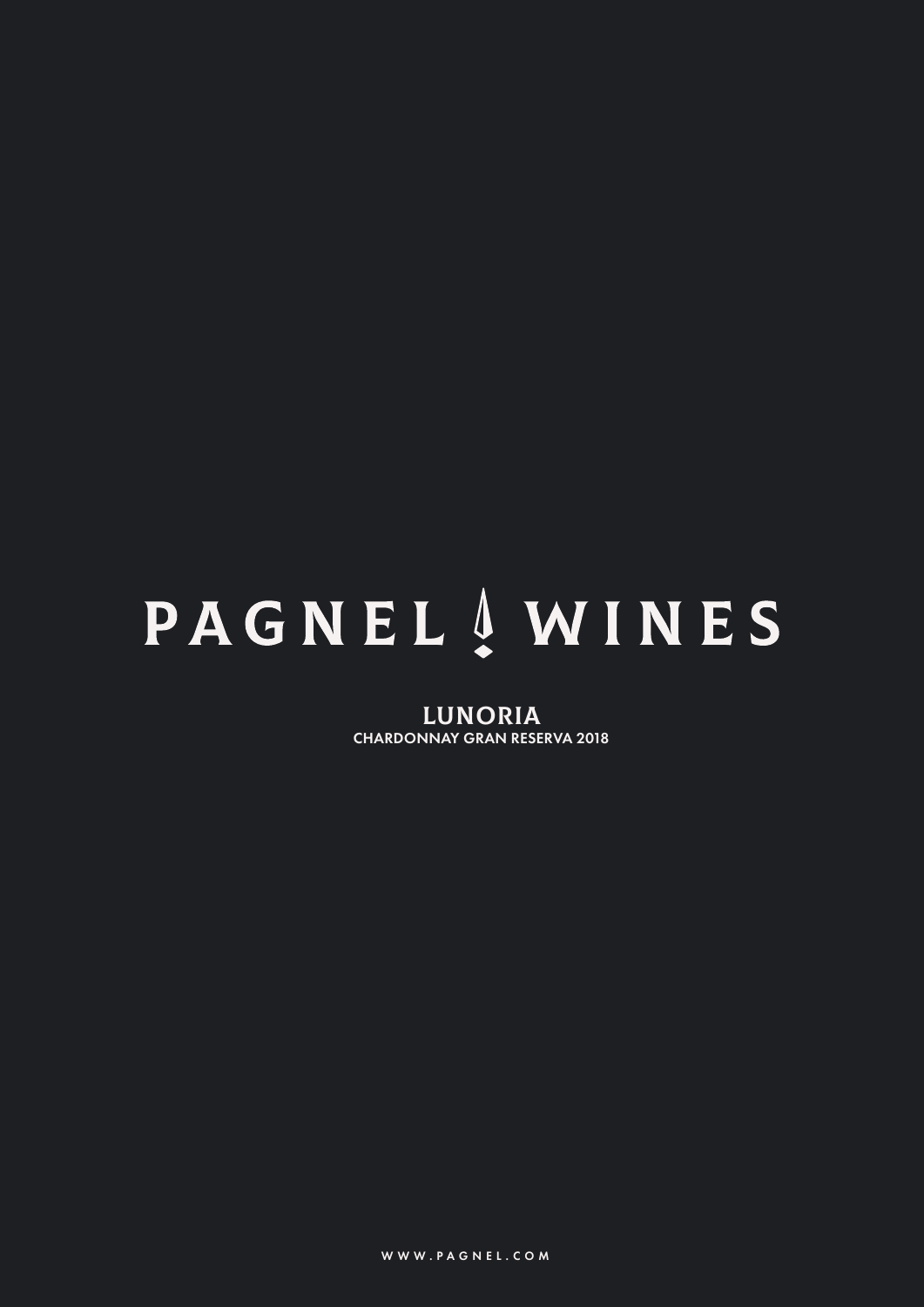# **PAGNEL**  $\frac{1}{2}$  **WINES**

WWW.PAGNEL.COM

### LUNORIA CHARDONNAY GRAN RESERVA 2018

The vineyard is located at 14 Km from Pacific Ocean, on the cool coast of Limarí Valley, which is located 405 Km at north of Santiago. Is a very prestigious valley for white wines. The cool breeze that flows from the ocean permit the slow and healthy grape maturation.

The soil is the key factor that gives the unique character to this wine. The vineyards are planted in calcareous soils where the rock is limestone. This area of Limarí Valley, is a prehistoric marine terrace that with the pass of geological eras is on surface nowadays. The rock of the soil has fractures, which permits to the vine roots easily explore the rock and take greater quantities of calcium carbonate that became in a fresh and character wine with minerality.

 $2018$ 

VP

**GRAN RESERVA** CHARDONNAY

> **O** @PAGNELWINES CHILE, 2021